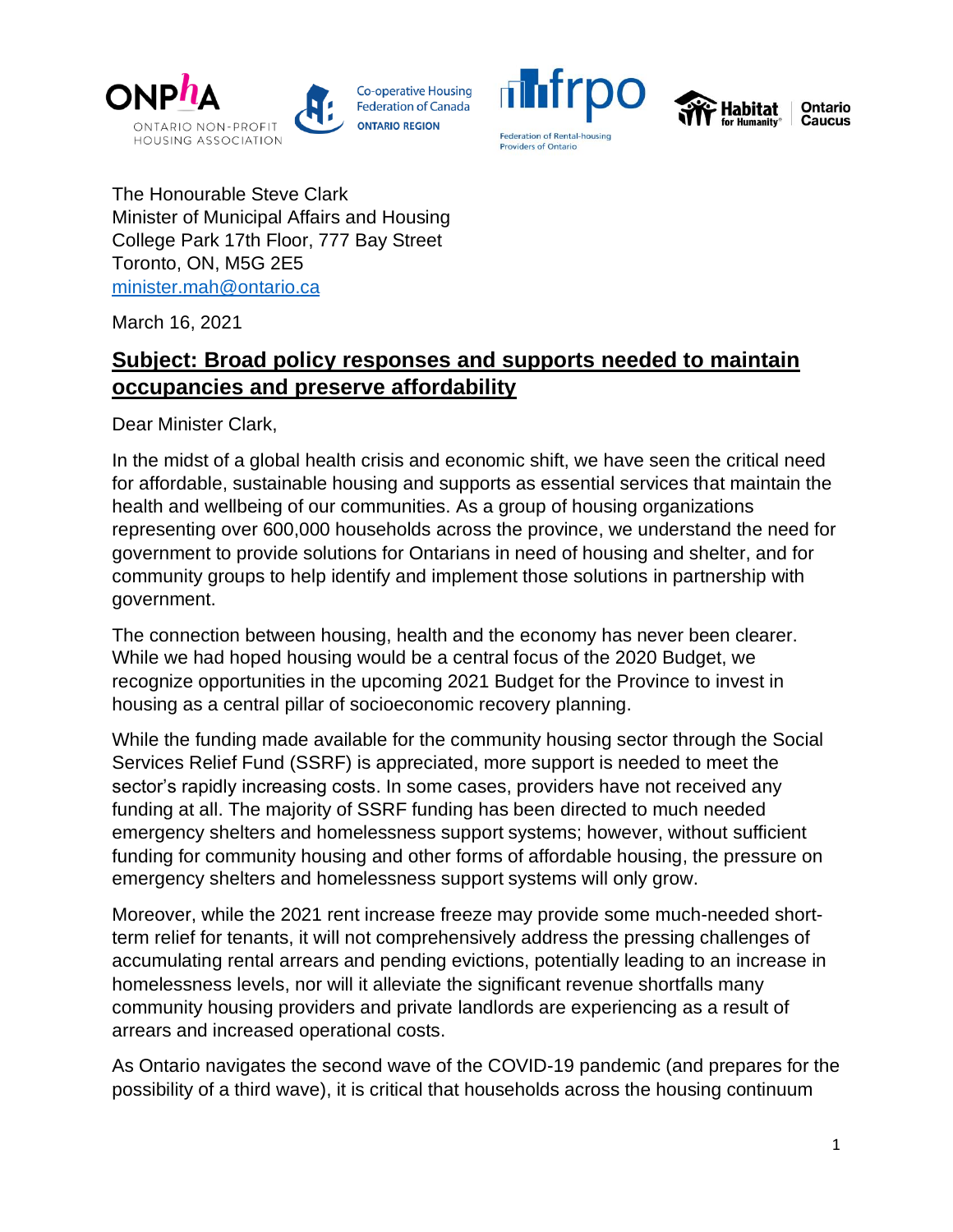





continue to receive ongoing, sustainable supports to ensure our communities are protected for the long-term. To maintain occupancies and preserve affordability, broad policy solutions built on community experience and expertise are needed.

Echoing many of our organizations' ongoing advocacy positions and recent pre-budget submissions, we strongly recommend that the government:

**1. Implement a targeted arrears management program and/or rental relief for low-income households, prioritizing high-risk, marginalized households, to mitigate cascading impacts of rental arrears, and prevent evictions and an increase in homelessness**

Rental arrears continue to accumulate at unprecedented and unmanageable levels across the non-profit and private rental markets, disproportionately impacting lowincome households. A targeted arrears management program and/or rental relief is needed to preserve tenancies and mitigate the need for much more costly emergency shelter and homelessness services.

This program should reflect tenant income levels and capacity to pay and involve government absorbing a portion of the arrears and/or rental payments to minimize the negative impacts on both tenants and landlords.

A variety of rent relief models have already been implemented across the country, demonstrating early success reaching households in need quickly, preventing significant arrears and requiring minimal administration. We recommend the government strongly consider the Federation of Rental Housing Providers of Ontario (FRPO) proposed [Ontario Rental Assistance Program,](https://www.frpo.org/wp-content/uploads/2020/10/FRPO-2020-Ontario-Budget-Submission-2020-10-15.pdf) which would provide flexible support for tenants with a wide range of housing needs, with the goal of preserving tenancies for the long-term.

### **2. Provide immediate stabilization funding to community housing providers and municipalities to address the current crisis and future waves of the pandemic**

Community housing providers are facing significant revenue loss related to extraordinary costs, including cumulative rental arrears, unintended impacts from the rent increase freeze, increased costs from unit vacancies, personal protective equipment, higher utility use, increased staffing, cleaning and security, backlogs of maintenance and repair work, increased insurance premiums and office retrofits. Given the not-for profit nature of community housing and the financial challenges facing service managers during the pandemic, the loss of income due to the rent freeze for both market and rent-geared-to-income (RGI) tenants will also exacerbate revenue shortfalls and potentially jeopardize service levels across the sector.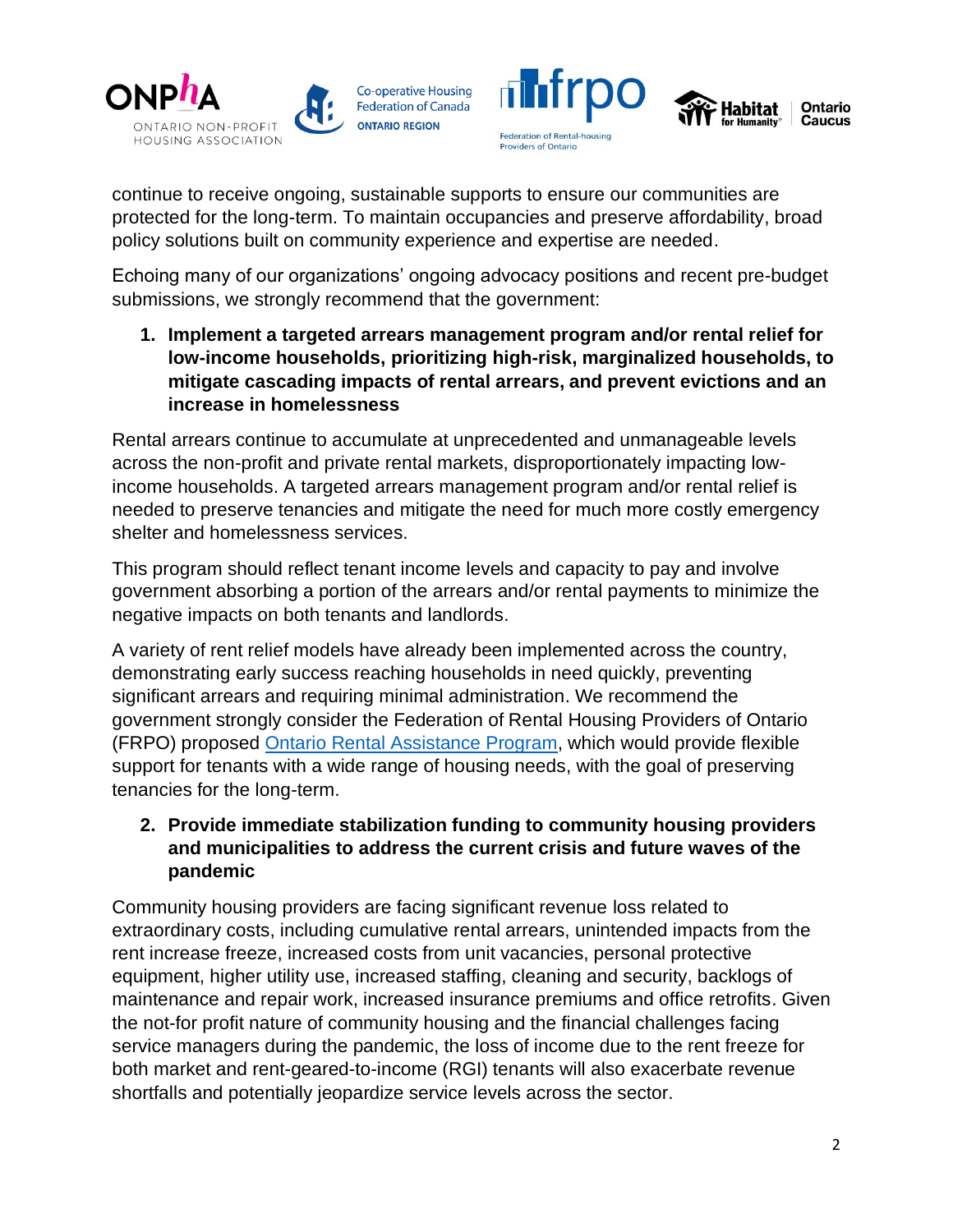





The community housing sector and municipalities need immediate financial support to mitigate the impacts of COVID-19 in the short and medium term to ensure sector sustainability.

## **3. Protect the existing supply of community housing to avoid further losses and preserve affordability**

Ontario needs to ensure that existing community housing is maintained in a state of good repair and remains affordable for individuals and families with low/limited-incomes (and increasingly those with medium incomes, as well). To accomplish this, we are calling for greater provincial funding for renewal and rehabilitation of existing housing stock, which would also provide an opportunity to undertake accessibility retrofits and improve energy efficiency, all while creating jobs and helping to lower operating costs in the future.

The Province must also work closely with the sector to protect the long-term viability of existing provincial housing providers as their mortgages and operating agreements come to an end and ensure ongoing, sustainable support for providers. For many providers, the end of mortgage presents an opportunity to address renewal and rehabilitation of the existing stock without new provincial funding if the framework created by the province is effective.

## **4. Prioritize investment in the community housing sector to meet the growing housing needs across the province and preserve affordability for future generations**

In order to increase the overall supply of community housing, we are calling on the Province to increase support for new community housing through an expanded toolkit of programs and policy options designed to increase access to capital, increase funding and ensure greater amounts of surplus land are available to the community housing sector.

We urge the Province to use the Affordable Housing Plan for Ontario developed by the Ontario Non-Profit Housing Association (ONPHA) and the Cooperative Housing Federation of Canada (CHF) as a roadmap for recovery in the community housing sector. In addition, we call on the Province to invest in an integrated supportive housing strategy for Ontario, and to partner with the Indigenous community housing sector to resource ONPHA's Urban and Rural Indigenous Housing Plan for Ontario to meet diverse housing needs across the province.

Despite its availability and potential, private sector financing is not always well matched to the realities of community and affordable housing. The Housing Investment [Corporation](http://www.housinginvestment.ca/) (HIC), which raises financing from private capital markets, is a welcome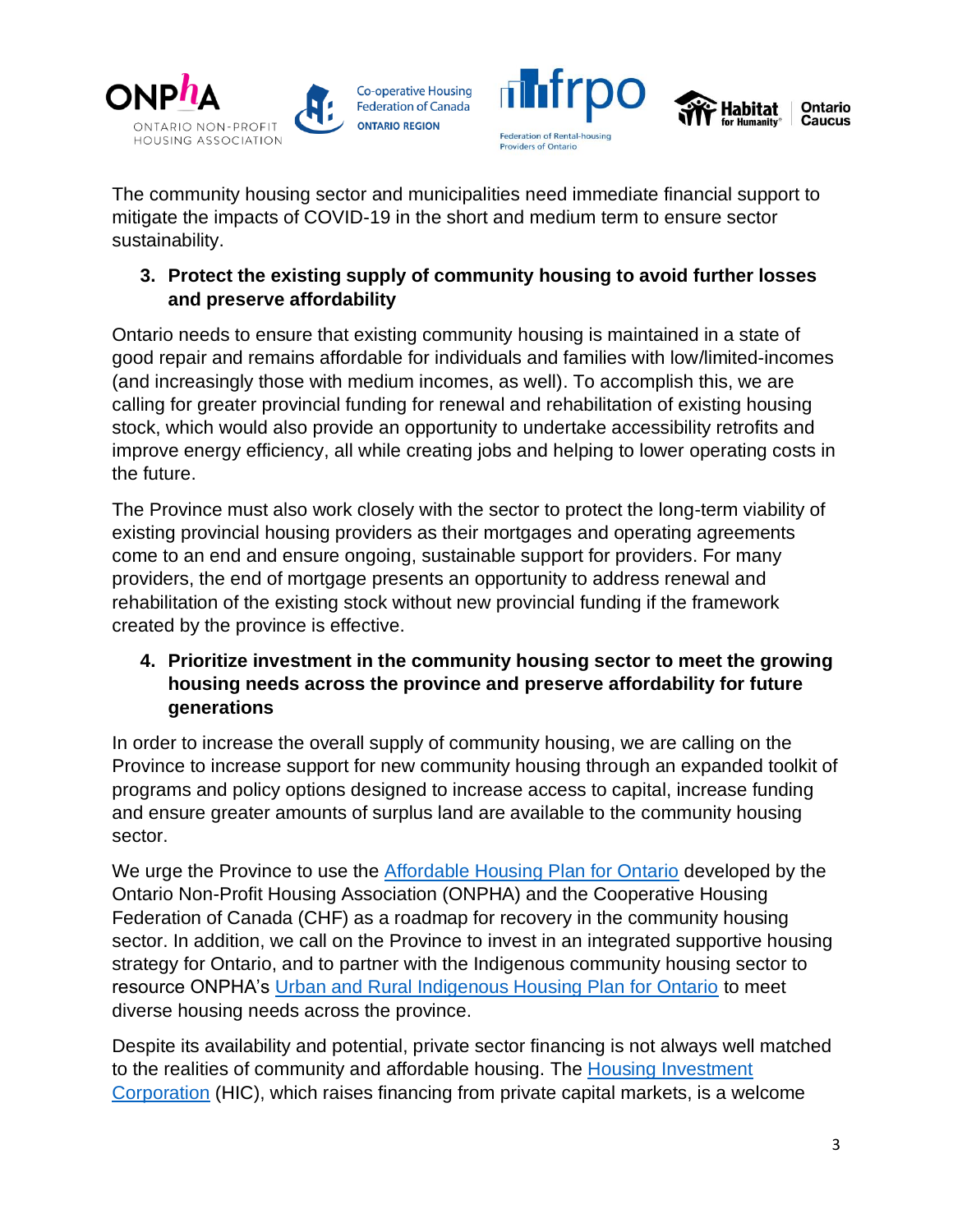





value-added addition to the housing sector for affordable renewal and growth. Providing occasional assistance for these projects (e.g., through grants or low-cost loans) is worth exploring.

With adequate, affordable housing that meets individual and community needs, people have better health outcomes, higher propensities to spend and rely less on other costly public sectors such as healthcare, justice, shelter and social assistance.

### **5. Incentivize and invest funding in the development of purpose-built rentals and affordable home ownership options in urban, rural and remote areas to ensure appropriate housing mix that meets local needs**

The financial stability of jurisdictions across the province is severely undermined without a balanced mix and adequate supply of housing options. In addition to urban areas, rural and remote communities are in urgent need of affordable housing. Without significant economies of scale, many rural and remote regions struggle to maximize investments and build the diversity of housing needed to ensure affordability.

We call on the Province to build on the current Housing Supply Action Plan and incentivize and invest in the development of purpose-built rentals and affordable home ownership options across the province, including targeted investment for both urban and rural and remote areas.

## **6. Ensure consistency and efficiency at the Landlord and Tenant Board (LTB) to address delays and prevent inconsistent outcomes**

We are pleased to see the LTB begin to address the significant backlog of pending applications by appointing new adjudicators and expanding technological capacity for hearings. However, we understand that significant delays are still expected, and that the welcome addition of new adjudicators is leading to inconsistent interpretations and outcomes.

We urge the Province to prioritize training for new adjudicators, including education around the purpose, contexts and challenges related to community housing. ONPHA, CHF and FRPO would welcome the opportunity to support the Province in offering this training.

Thank you for taking the time to review our letter. Our organizations look forward to continuing to engage with your government to develop long-term, sustainable solutions for the housing system and ensure communities are supported equitably as the centrepiece of socioeconomic recovery planning.